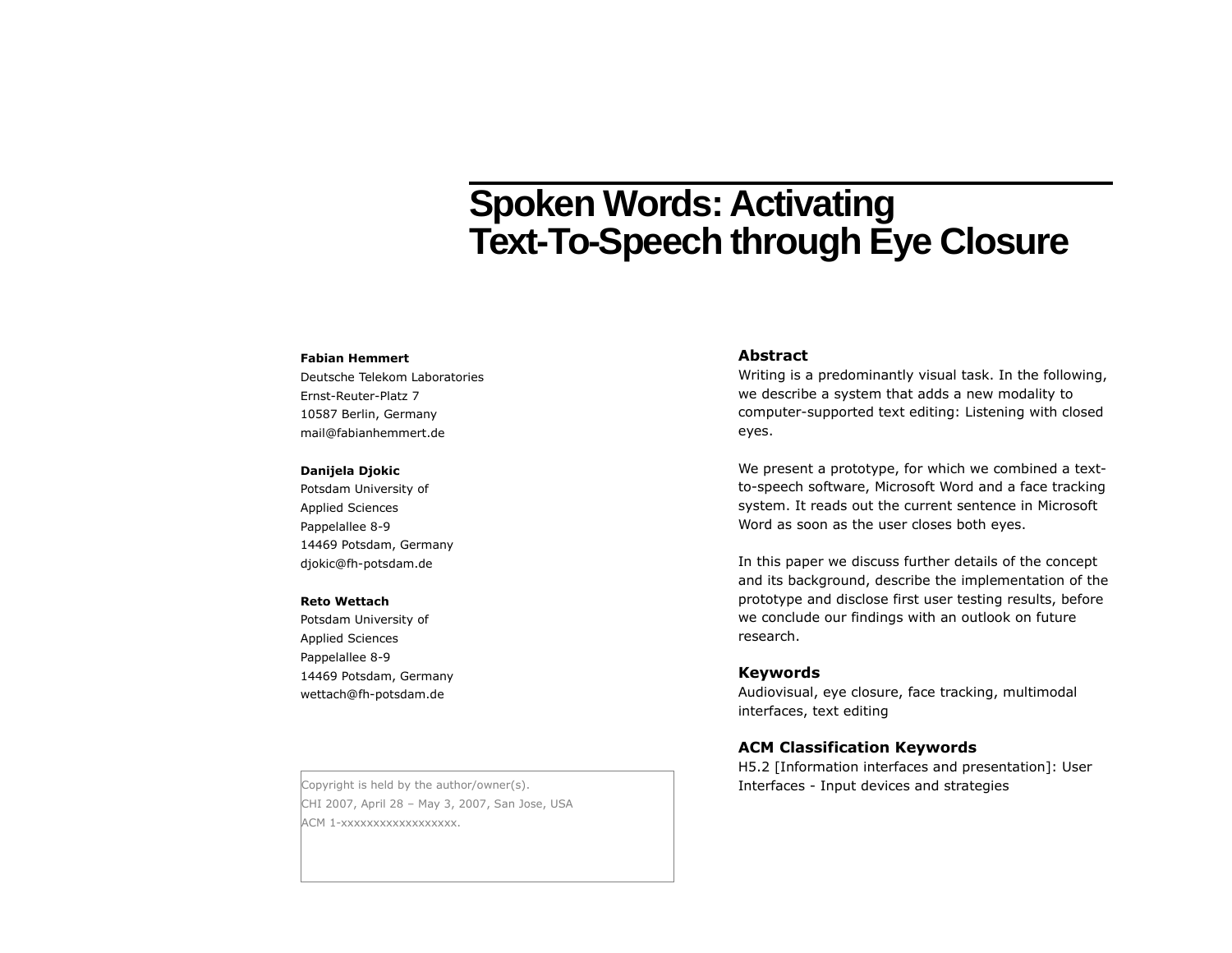#### **Introduction**

While every writer, be it at the computer or with pencil and paper, has his own style of improving his work, repeated reading and henceforth editing the text is common practice among authors of all skill levels.

Text editing itself is a highly visual task, and especially for on-screen work, several health issues have been discussed, among them being eye-strain problems that result from lowered blink rate [1].



**Fig. 1:** Visual text editing in Microsoft Word.

A commonly recommended relief for these issues is to simply close the eyes, and take frequent breaks [2]. In this study, we investigated how closed eyes could not only serve as a kind of eye-strain relief, but also be valuable in terms of *productivity*.

The proposed system allows the user to listen to a text he is editing in Microsoft Word, as soon as he closes his eyes. We hypothesized that this feature would indeed not only have relaxation-related advantages: It could offer its users a *perspective change*, which we will discuss in the following.

### **Background**

The human eyelid serves a variety of purposes, such as the protection and moisturization of the eyeball [3], and the prevention of light from entering through the pupil [4]. Closing the eyes is important for humans during the onset phase of sleep [5], and is a central element of prayer and meditation in many cultures of the world [6][7][8].

In the context of GUIs, on the other hand, closing the eyes has never been of much interest: The prevalent modality of the *graphical* user interface is, of course, the visual. Here, closing the eyes seems just counterproductive.



**Fig. 2:** Auditive rehearsal upon eye-closure. The current sentence is read out loud through a text-to-speech software

From a psychological point of view, removing a sense causes our body to balance this lack through the other senses [9]. For instance, it has been shown that people who lost their sight at an early age or at birth were able to determine pitch differences in tones significantly better than sighted people [10].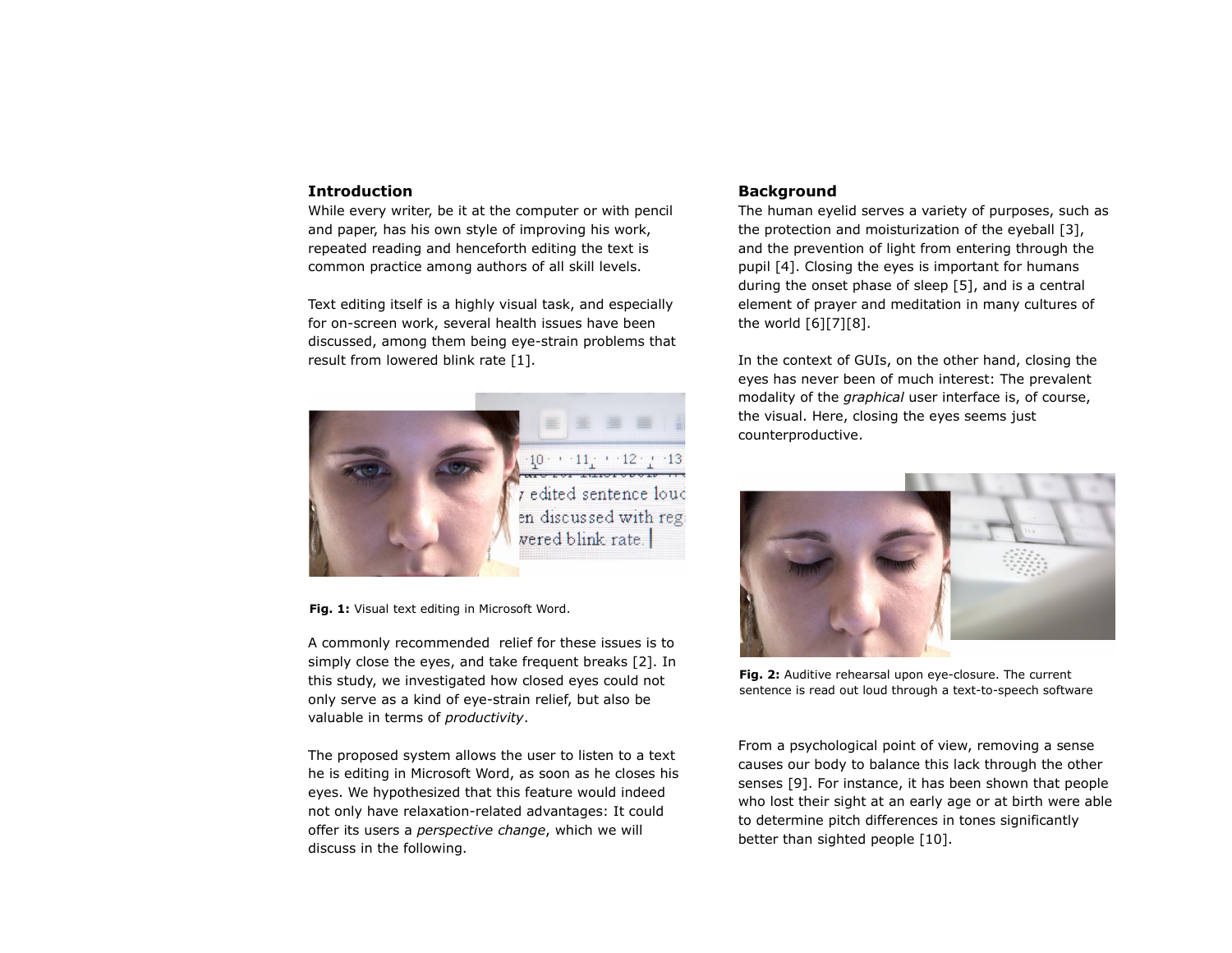

**Fig. 3a:** Eyes-open state of the eyelid tracking software



**Fig. 3b:** Eyes-closed state of the eyelid-tracking software, distinguishing pupils from eyelashes.

# **Related Work**

Alternative modalities have been an active field for researchers and designers in the past. Some of these approaches replaced the visual channel [11][12] with others (e. g. to make computers accessible for the impaired people), others combined several modalities into *multimodal* ways of interaction [13][14].

While non-visual modalities have always been of interest in these investigations, assessing the eyeclosure of sighted users to initialize a *non-visual mode* has yet to be explored.

Obviously, eye-closure has already been a possible user input since the first eye tracking applications were developed [15][16][17]. However, these were as well rather targeted to bodily impaired people, and it has often been argued that the eye is a sensory organ, and not a point-and-click device.

It has been argued that proprioceptive feedback is a helpful means for the avoidance of *mode errors* [18], and closing the eyes would indeed add a strong proprioceptive feedback to its very mode.

We believed that we had found a way of interacting with closed eyes in a beneficial and natural way. It was the goal of this study to determine how helpful the system would prove itself in practice.

## **Implementation**

The prototype was implemented using a commercially available text-to-speech product, Natural Readers [19], Microsoft Word [20], a face-finding software [21], a web cam, and a Java program that was able to create virtual keyboard events.

The software was run on a 2.0GHz dual-core laptop, with the web cam placed on the upper edge of the screen. The face tracking operated at  $\sim$  50fps, with a delay of  $\sim$  250ms.

Given the image data of every eye, we were able to determine an open eye from a closed one by detecting the pupils inside the eyes and distinguishing them from a closed eyelid through a analysis of its shape and aspect ratio (Fig. 3a+b).

It is possible to mark the sentence at the cursor position in Microsoft Word by pressing the *F8* three times in succession, so it can be copied (*Ctrl-C*) to the clipboard. Furthermore assigning *Ctrl-F9* as the global shortcut for the text-to-speech software to speak the contents of the clipboard made it possible to have the current sentence read out loud through a sequence of automated keystrokes.

Leaving the normal text editing capabilities of Word untouched, the eyelid tracker waited for the user to close his eyes for more than 0.5 seconds. Once the closure was detected, the Java software generated the keystroke sequence as mentioned above and the sentence was read out.

#### **User Test**

The proposed system was tested by a group of volunteer users (3f, 6m, Ø25.7yrs.) of different skill levels. A control group (3f, 6m, Ø24.8yrs.), also including experts and novice users, was able to activate the text-to-speech functionality through a usual GUI button, and *not* instructed to close their eyes. Both groups were not informed about the expected outcomes of the experiments in advance.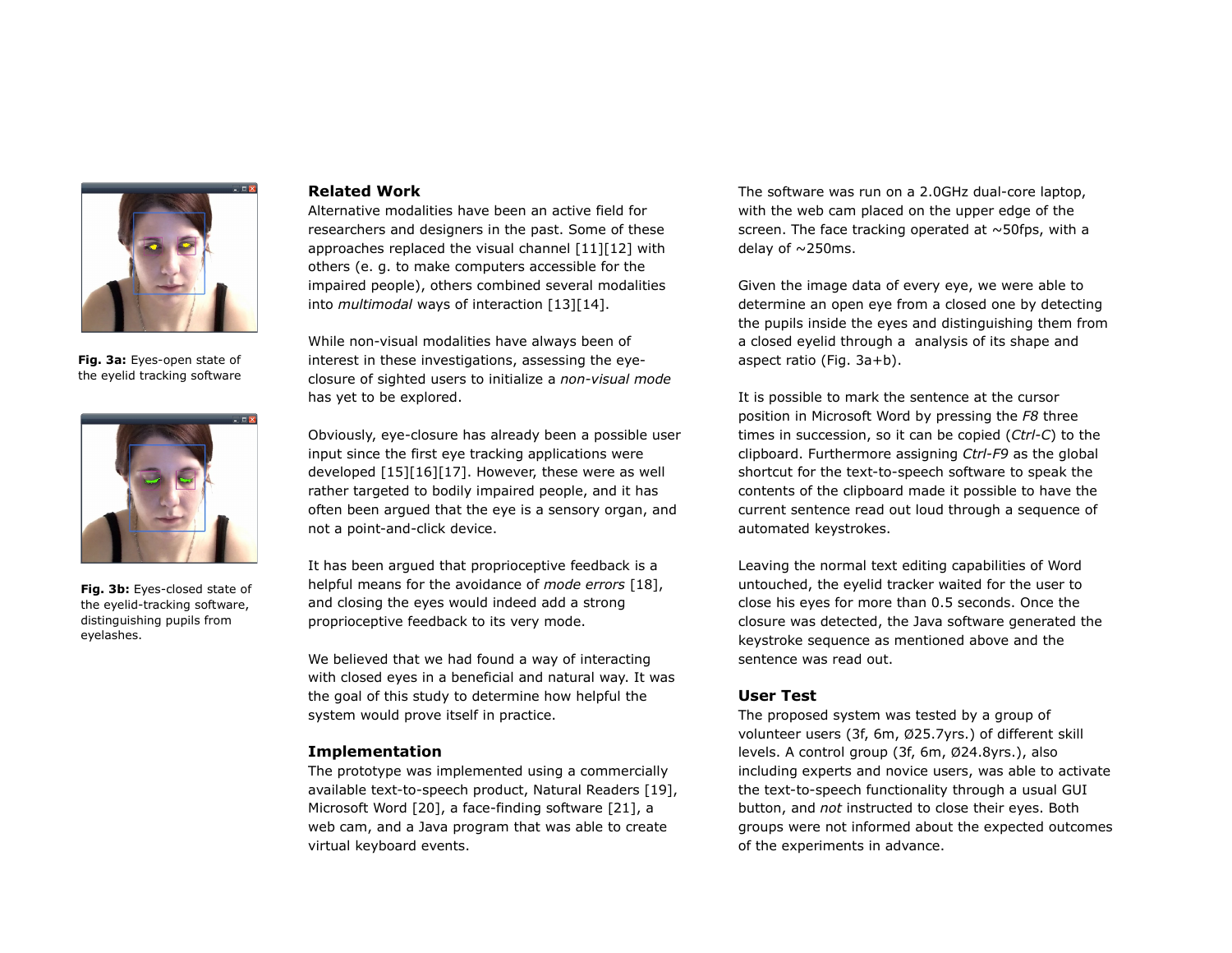The users were given no particular task, but asked to try out the system after a short introduction. A questionnaire was handed to them afterwards, in which they were asked to rate the subjective *bodily ergonomics* and *cognitive ergonomics* of the system, on 5 point scales.

The bodily ergonomics scale reached from exhausting  $(-2)$  to relaxing  $(+2)$ , the cognitive ergonomics scale reached from impairing  $(-2)$  to helpful  $(+2)$ . Both scales included a neutral answer (0).

# **Test Results**

A Mann-Whitney test was conducted on the results of the questionnaire. The *bodily ergonomics* were rated to be *more relaxing* in the experimental group ( $U =$ 16,000;  $p = .024$ ). No significant differences between the groups were found for the *cognitive ergonomics*, however we were able to determine a tendency that the eye-closure controlled system would be rated as *more helpful* than its mouse-controlled equivalent (U = 19,500;  $p = .058$ ) (Fig. 4).

The user comments in the interviews confirmed this: In the experimental group, users remarked that the feature was "helpful", "relaxing" and offered a "interesting feeling to hear what the text *sounded* like", but also that it would be "more time consuming" than simply reading the text again.



**Fig. 4:** Subjective bodily (I.) and cognitive (r.) ergonomics for the proposed application; significantly higher ratings for bodily ergonomics (relaxation) in the experimental group, no significant differences between the groups for cognitive ergonomics ( $p = .058$ )

Further remarks included that "spelling errors *(w*ould) probably not be found through listening". On the other hand, "errors could be found which had previously been *overseen"*. Users also hypothesized that they might perceive the text differently, "possibly also in a more objective way", because it was "read out by a another person's voice", compared to when they read it themselves.

# **Discussion**

The proposed system has demonstrated some strengths compared to the GUI-based version in the experimental group. Combining eye-closure with text-to-speech functionality adds further benefit to closing the eyes, which, in the computer context, only had relaxation advantages to date.

It was criticized by the users that reading the text normally would be much faster, and that closing the eyes might be misinterpreted by the tracking system.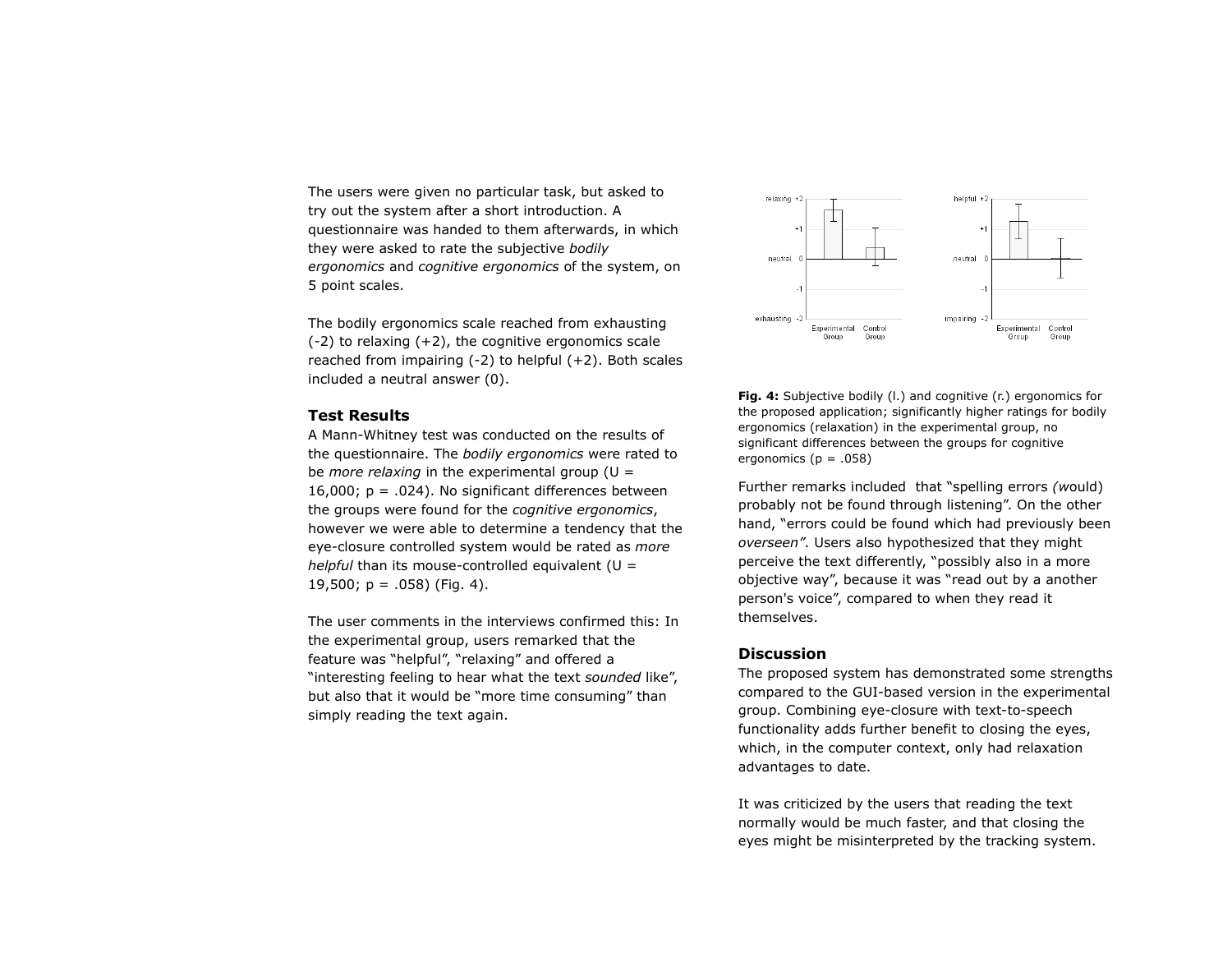Nonetheless, the overall ratings of the feature were better in the experimental group than in the control group. Furthermore, we conclude from the users' statements that closing the eyes helped them to *focus on listening*.

The users stated that, on the one hand, they were able to find some errors in their work they *oversaw* before, but on the other hand, they *overheard* errors they might have noted while reading. This makes clear that the proposed system is not a replacement for rereading the text, but a helpful addition.

#### **Conclusion**

We believed that bypassing visuality in software interfaces could be advantageous, and "spoken words", as opposed to "written words", seem to be a promising approach.

The system was well accepted among the test users, and showed facilities, compared to the GUI-based "eyes-open" alternative. Paradoxically, the users saw *less*, but the functionality *increased* their ratings of the experience.

#### **Outlook**

The proposed system offers the user a perspective change on his text. Perspective changes, be they physical or mental, are essential for our understanding of various matters, and we argue that a change away from the visual perspective is a interesting one, especially in the computer context.

With regards to this particular application, a long term study, distinguishing between professional and amateur writers could offer insights into the actual trade-offs

between time-on-task, eye relaxation and the newly gained "eyes-closed perspective".

While removing a sensory channel to improve the result sounds inherently paradoxical, we encourage further research in this field, especially with regards to eyesclosed interaction in the HCI field.

# **References**

- 1. Ergonomic Problems of Eye Strain, http://www.safecomputingtips.com/ergonomicproblems-eye.html
- 2. Dealing With Eyestrain, http://www.upmc.com/HealthManagement/Managin gYourHealth/PersonalHealth/Men/?chunkiid=14167
- 3. Evinger C, Manning KA, Sibony PA, Eyelid Movements: Mechanisms and Normal Data. *Investigative Ophthalmology and Visual Science* (32), pp. 387-400, 1991
- 4. Meronk F, Atlas of Eyelid and Facial Anatomy, http://www.drmeronk.com/blephnews/anatomy.html
- 5. Davis et al., Human Brain Potentials During the Onset of Sleep. *Journal of Neurophysiology* (1), pp. 24-38, 1938
- 6. *Buddhism in a Nutshell: Anapana Sati*, http://www.accesstoinsight.org/lib/authors/narada/ nutshell.html
- 7. *Ways of Christ: Christian Meditation*, http://www.ways-of-christ.net/ topics/meditation.htm
- 8. *Shema Israel: Jewish Prayer and Ritual*, http://www.jewishmag.com/49mag/ shema/shema.htm
- 9. Tresniowski A, Arias R, The Boy Who Sees With Sound. *People Magazine* (6), pp. , 2006.
- 10.Gougoux et al., Pitch discrimination in the early blind. *Nature* (430), p. 309, 2004.